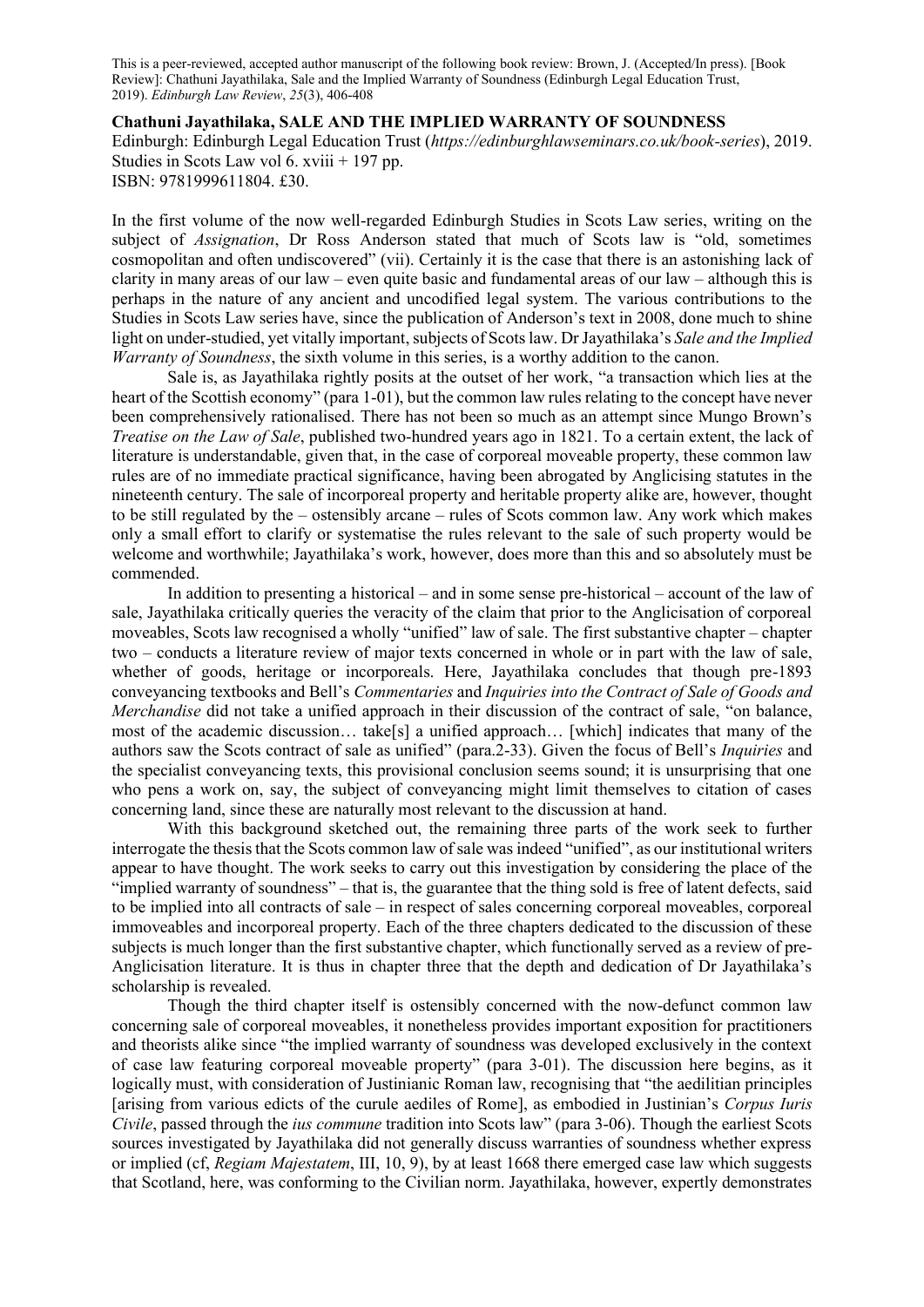the truth of her claim that "the early stages of the warranty's development in Scots law… is confusing" (para 3-07) by highlighting the ostensibly self-contradictory position espoused in Stair's *Institutions*, subsequent case law which appeared to require an express warranty for protection of the buyer's interest (*Morison and Glen v Forrester* (1712) Mor 14236) and thereafter the emergence of the "first definitive acknowledgement of the existence of an implied warranty of soundness" recorded in Forbes's *Great Body of the Law of Scotland* (para 3-11). A minor issue with the book's text should be noted here, however; there seems to be a typographical error where this case is mentioned. The footnote citation for *Morison and Glen v Forester* does not appear on page 19, where the case is mentioned in-text, but rather on page 20 where the erroneously citation (1639) M 14236 is given. This criticism is, of course, pedantic and minor and does not detract from the overall quality of the work.

Having espoused the origins of the doctrine, the remainder of the third chapter discusses the evolution of the implied warranty of soundness through its unequivocal recognition in the case law (*Ralston v Robertson* (1761) Mor 14238) until the nineteenth century. The chapter contains a discussion of the traditional Roman remedies arising from the *actio redhibitoria* and *actio quanti minoris* (the latter of which was rejected by Scots common law) as well as mooting the possibility of a novel remedy arising from a string of case law starting with *Baird v Aitken* (1788) Mor 13243, which suggested that Scots law might afford a remedy of pure damages in the face of a breach of the implied warranty. Jayathilaka's analysis – that "while termination and diminution [arising from the *actio redhibitoria*] are useful remedies, they do not answer the need in every circumstance" thus necessitating the need for development of supplementary monetary remedies (which have, as she notes, been instituted as a result of modern legislation in Germany, South Africa and across the UK) – is generally well-presented and convincing. The chapter itself is an excellent resource for anyone with even a passing interest in this area of law, since it presents a systematised account of the development of the warranty illustrated with reference to the case law and the various treatises of the *ius commune* which implicitly or expressly informed the decisions therein.

The fourth chapter is of more immediate contemporary relevance, given that it concerns the sale of heritable property which – if the conclusion that Scots law does indeed recognise a "unitary" law of sale is indeed tenable – would logically continue to be governed by the rules which were discussed in the course of chapter 3. As Jayathilaka notes, in Roman law, in South Africa and in the Civilian jurisdictions of France and Germany, the implied warranty of soundness quite clearly applied and applies across corporeal moveable and corporeal immoveable property alike, though notwithstanding this "in Scotland there is an on-going debate as to whether the implied warranty of soundness did extend to corporeal immoveable property" (para.4-03). Here, the book makes a significant and sustained contribution; it sets out, in this chapter, to determine whether or not the implied warranty of soundness continues to apply in cases concerning the sale of heritable property in Scotland today. It does so by first conducting a comprehensive literature review which once again concludes with a convincing analysis: that there was (and is) presently a lack of consensus as to the application of the implied warranty of soundness to the sale of corporeal immoveable property, and that this lack of clarity might be thought to suggest "that the question may not have been seen as relevant or important" (para 4-50).

Of course, just because a question, or taxonomical distinction, has not been seen as relevant or important in the past does not mean that it is indeed irrelevant or unimportant. Clear conceptual thinking is necessary for the vitality of any intellectual pursuit, such as the study of law, and likewise the availability of lucid works which rationalise complex areas of the subject are necessary for practitioners. Thus, that chapter four of Jayathilaka's work provides conceptual clarity, by separating the familiar warrandice of title known to conveyancing practitioners from the implied warranty of soundness, is most welcome. The lack of case law concerning the warranty in respect of heritable property could, as is recognised in the text, be explained somewhat circularly by the lack of case law; this lack "meant that there was neither a need nor an opportunity for the warranty to develop remedies that were [particularly] suitable to buyers of corporeal immoveable property" (para 4-198). Had a work of the kind produced by Jayathilaka been constructed at an earlier stage in the development of Scots law, this position might have come to be quite different.

The fifth and final substantive chapter, like the fourth, makes a significant and original contribution to Scots law scholarship, asking as it does if the implied warranty of soundness might apply, or be applied, in cases concerning incorporeal property. The chapter proceeds on the assumption